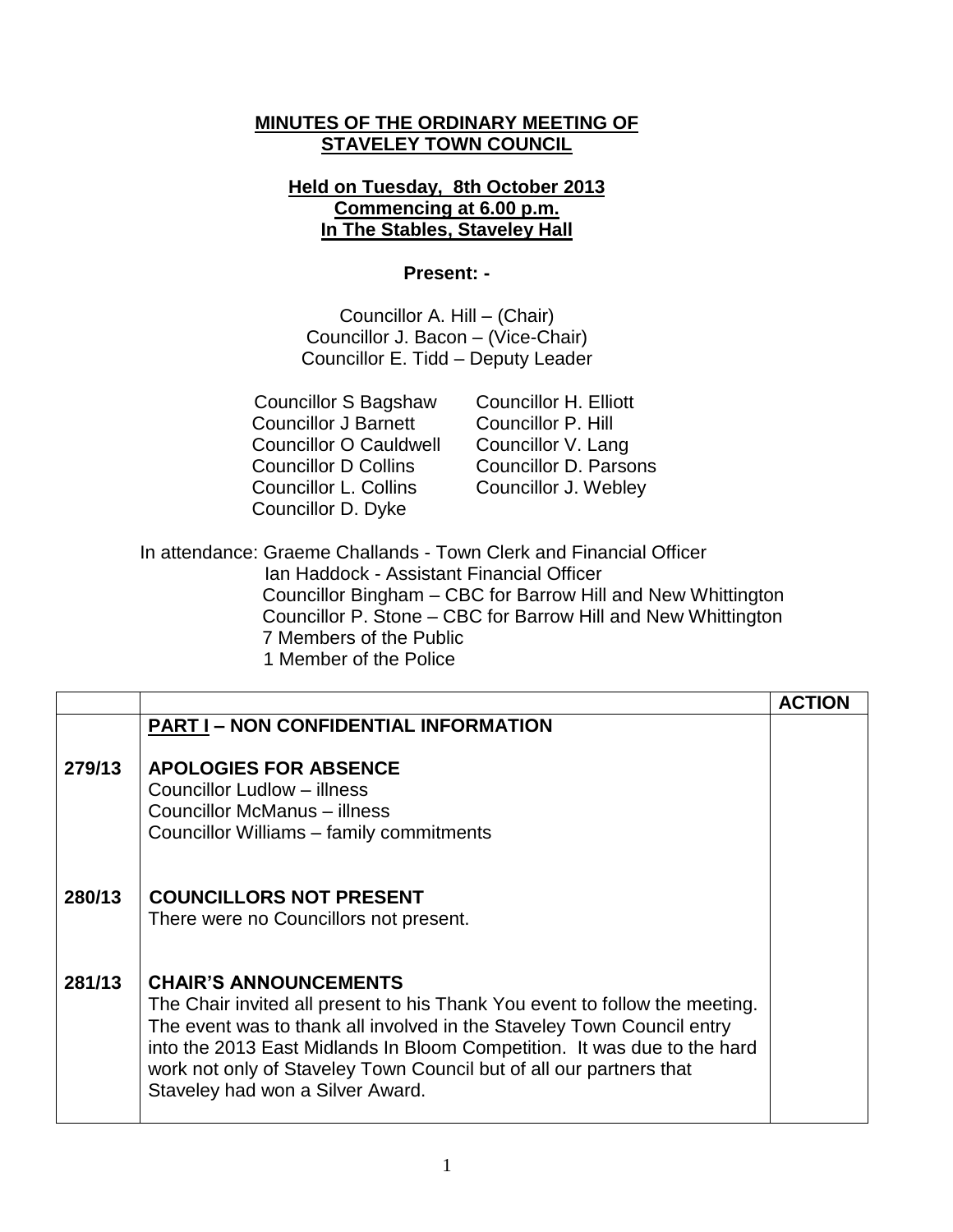| 282/13 | <b>VARIATION OF ORDER OF BUSINESS</b><br>With the agreement of Members the Chair brought forward Agenda Item<br>8(b) to enable Sgt. McInulty to leave as early as possible.                                                                                                                                                                                                                                                                                                                                           |           |
|--------|-----------------------------------------------------------------------------------------------------------------------------------------------------------------------------------------------------------------------------------------------------------------------------------------------------------------------------------------------------------------------------------------------------------------------------------------------------------------------------------------------------------------------|-----------|
| 283/13 | TO DETERMINE WHICH ITEMS IF ANY FROM PART 1 OF THE<br>AGENDA SHOULD BE TAKEN WITH THE PUBLIC EXCLUDED<br>There were no proposals to exclude the public from any item in Part 1 of<br>the Agenda.                                                                                                                                                                                                                                                                                                                      |           |
| 284/13 | <b>DECLARATION OF MEMBERS' INTERESTS</b><br>a) There were no Declaration of Members' Interests.                                                                                                                                                                                                                                                                                                                                                                                                                       |           |
|        | b) No requests for dispensations were received.                                                                                                                                                                                                                                                                                                                                                                                                                                                                       |           |
| 285/13 | <b>PRESENTATIONS</b><br>There were no presentations.                                                                                                                                                                                                                                                                                                                                                                                                                                                                  |           |
|        | <b>PUBLIC SPEAKING</b><br>Before Sgt. McInulty was invited to address the Meeting the Chair asked<br>the Town Clerk to invite a representative from the Staveley Community<br>Fire Station to attend the next Ordinary Meeting or the one after.                                                                                                                                                                                                                                                                      | <b>GC</b> |
|        | Sgt. McInulty gave his report on recent statistics for crimes in the different<br>wards of the Staveley Town Council area.                                                                                                                                                                                                                                                                                                                                                                                            |           |
|        | These were continuing to remain at a low level and arrests had been<br>made regarding vehicle crime and burglaries.                                                                                                                                                                                                                                                                                                                                                                                                   |           |
|        | However, his main concern at the moment was a project to protect<br>vulnerable elderly people at ATM's in Staveley. A U shaped line painted<br>on the floor at each machine would give people an area of space; they<br>would be aware if anyone was encroaching on this space. In Morrisons<br>the theft of purses often was followed by thieves using cards. An elderly<br>gentleman had had both his cash and card stolen whilst using an ATM<br>outside Morrisons, and the card had later been used by the thief. |           |
|        | Today a lady had been stood at one of the ATMs to get a statement and<br>£100 cash and someone had stolen the cash.                                                                                                                                                                                                                                                                                                                                                                                                   |           |
|        | To address the problem he was proposing the lines and had got<br>Derbyshire County Council to obtain tenders. The cheapest price was<br>£405.50. He was able to raise half of that but requested a contribution of                                                                                                                                                                                                                                                                                                    |           |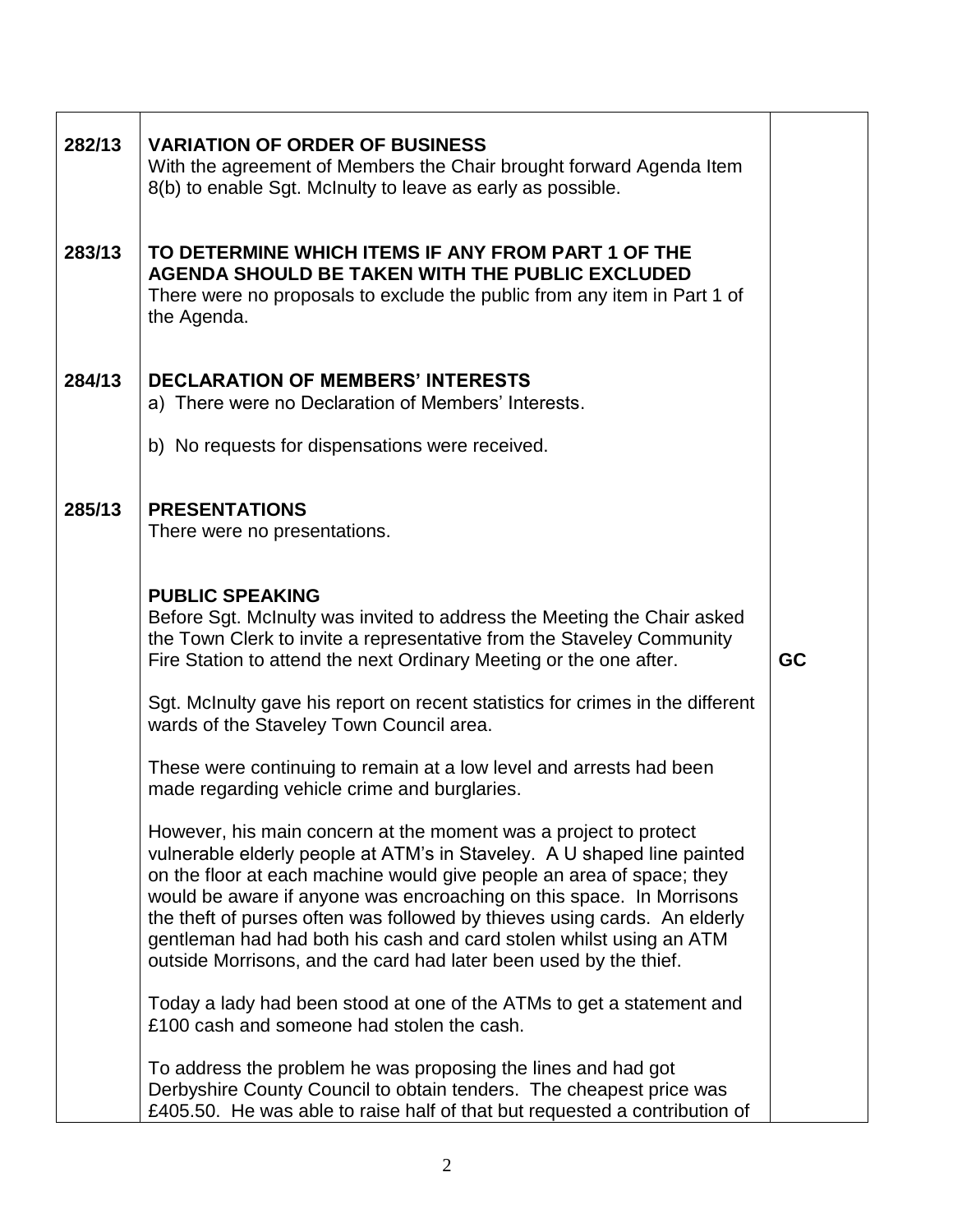| £203.25 from Staveley Town Council.                                                                                                                                                                                                                                                                                                                                                                    |           |
|--------------------------------------------------------------------------------------------------------------------------------------------------------------------------------------------------------------------------------------------------------------------------------------------------------------------------------------------------------------------------------------------------------|-----------|
| The Town Clerk had previously circulated details, including that Staveley<br>Town Council had an obligation to consider the impact of their decisions<br>on reducing crime and disorder in our area plus the power to spend<br>money on crime prevention measures (Local Government and Rating Act<br>1997 Section 31).                                                                                |           |
| Councillor L. Collins asked if he had asked Morrisons or the banks to fund<br>this.                                                                                                                                                                                                                                                                                                                    |           |
| Sgt. McInulty said the banks had declined as it was not their land but they<br>were happy for it to happen. Morrisons had not agreed to talk to them.                                                                                                                                                                                                                                                  |           |
| Councillor L. Collins proposed writing to the banks and Morrisons.                                                                                                                                                                                                                                                                                                                                     | <b>GC</b> |
| Councillor Elliott turned back to Sgt. McInulty's report and said his figures<br>for Anti-Social Behaviour in Inkersall were not correct.                                                                                                                                                                                                                                                              |           |
| People were telling her different and she had seen it for herself at the<br>Surgery and Shops.                                                                                                                                                                                                                                                                                                         |           |
| Every night of the week people were being bothered by other people's<br>children.                                                                                                                                                                                                                                                                                                                      |           |
| She told Sgt. McInulty that if he could not help she would go further up.                                                                                                                                                                                                                                                                                                                              |           |
| Sgt. McInulty said the Beat Officer had been absent but on his return he<br>had been up there and spoken to some 30 kids of whom 15 were doing a<br>chip shop survey. The Beat Officer had now gone to a murder scene (not<br>in Staveley). There was only himself available and today he had<br>obviously been dealing with the crime at Morrisons. However, Inkersall<br>was on the Patrol Strategy. |           |
| The main issue of the Surgery was the lack of a fence which had not been<br>a Planning Condition.                                                                                                                                                                                                                                                                                                      |           |
| Councillor Elliott said she would see Paul Staniforth (CBC Planning) and<br>find out if a fence could be enforced.                                                                                                                                                                                                                                                                                     |           |
| Sgt. McInulty responded that this would resolve the problem for the two<br>houses currently affected.                                                                                                                                                                                                                                                                                                  |           |
| Councillor Elliott said there was still a problem with youths at the shops<br>swearing and behaving in an anti-social manner later at night.                                                                                                                                                                                                                                                           |           |
| Councillor Dyke thanked the Police for the work done at Morrison's                                                                                                                                                                                                                                                                                                                                     |           |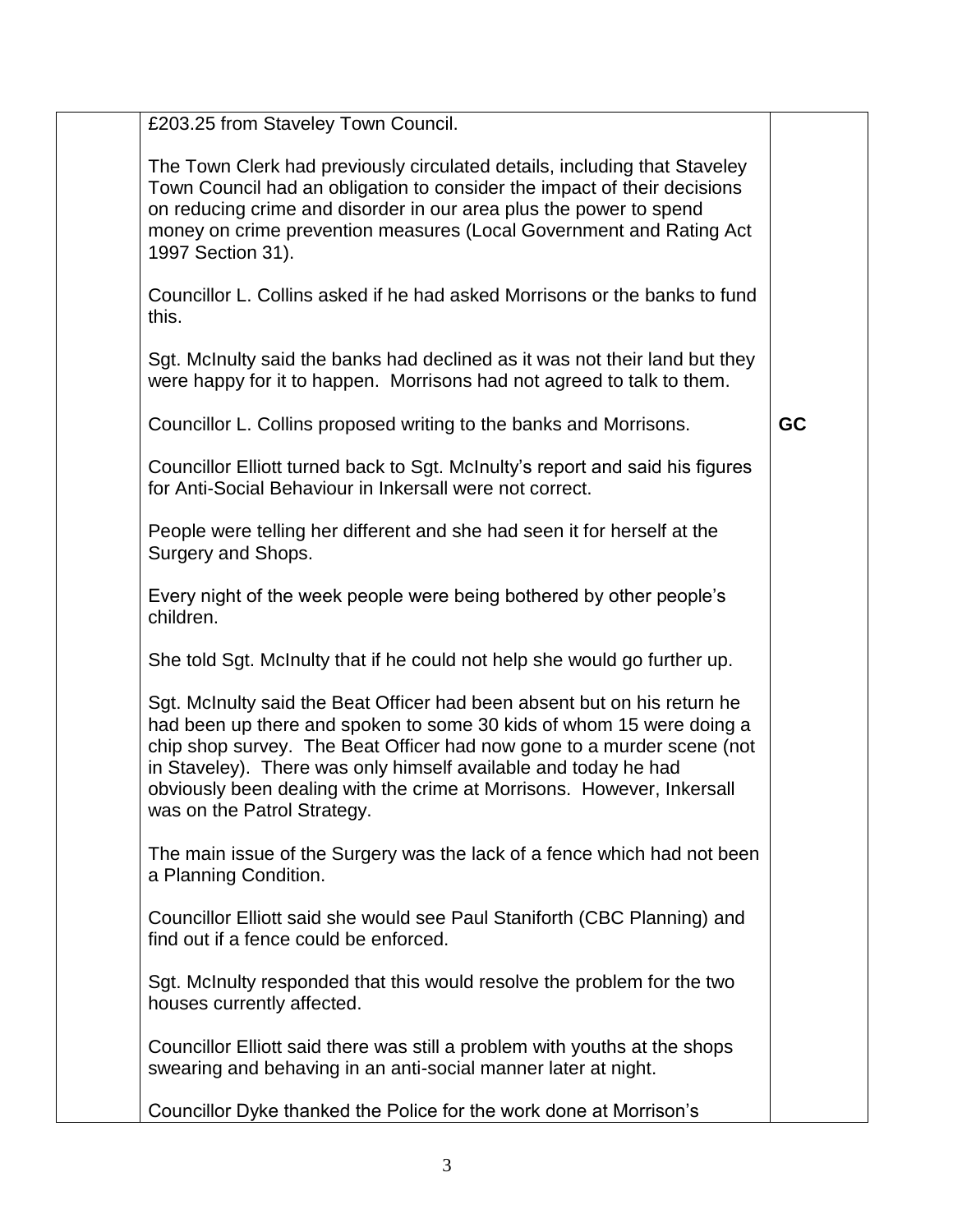regarding purse thefts.

It was agreed that the best way forward was for the Police to submit a Section 137 application. Councillor Parsons confirmed he would welcome this and was happy to support the project.

Councillor Bagshaw reported an incident of her being approached to pay someone to stop funny phone calls, with the intention of obtaining bank account details off vulnerable people. She wanted people to be aware of this scam.

Councillor Cauldwell reported he had lost money at the ATMs at Morrisons – they were not serviced by the banks named on the machines.

The Chair then invited the public to speak.

Councillor Stone said he was aware of the scam raised by Councillor Bagshaw.

The Chair thanked Sgt. McInulty and opened

# **8(a) Public Sessions**

Joe Roberts thanked John Morehen and the Town Clerk for their help. He reported that Staveley would start its Poppy Appeal soon – it would launch on 19<sup>th</sup> October with a concert at the Crooked Spire, featuring Ireland Colliery Band, Calow School Choir and Mike Spriggs Choir. All ticket money went to the Staveley Poppy Appeal so he urged all to attend.

Councillor Dyke reported that the Legionnaires Club was holding a Psychic Evening for £5 per head in aid of the Poppy Appeal. Local businesses had donated prizes.

John Morehen updated the meeting on the activities of Staveley Seniors Forum including the Footcare Clinic plus the Lottery Funded Project at the Healthy Living Centre. Both were doing well, but cash support for the Project at the Healthy Living Centre would run out at the end of the month.

Councillor P. Stone asked all present if they knew about local referrals to Food Banks. Were the Job Centre and staff doing this?

Councillor Tidd responded that whilst she did not know if it was signposting or referrals, Job Centre Plus were telling people.

Councillor Stone said he had been at the Chesterfield Borough Council reception for their In Bloom entry at Ringwood Hall Hotel and had mentioned Staveley Town Council's success. He wondered how much Ringwood Hall Hotel had contributed to Staveley's entry.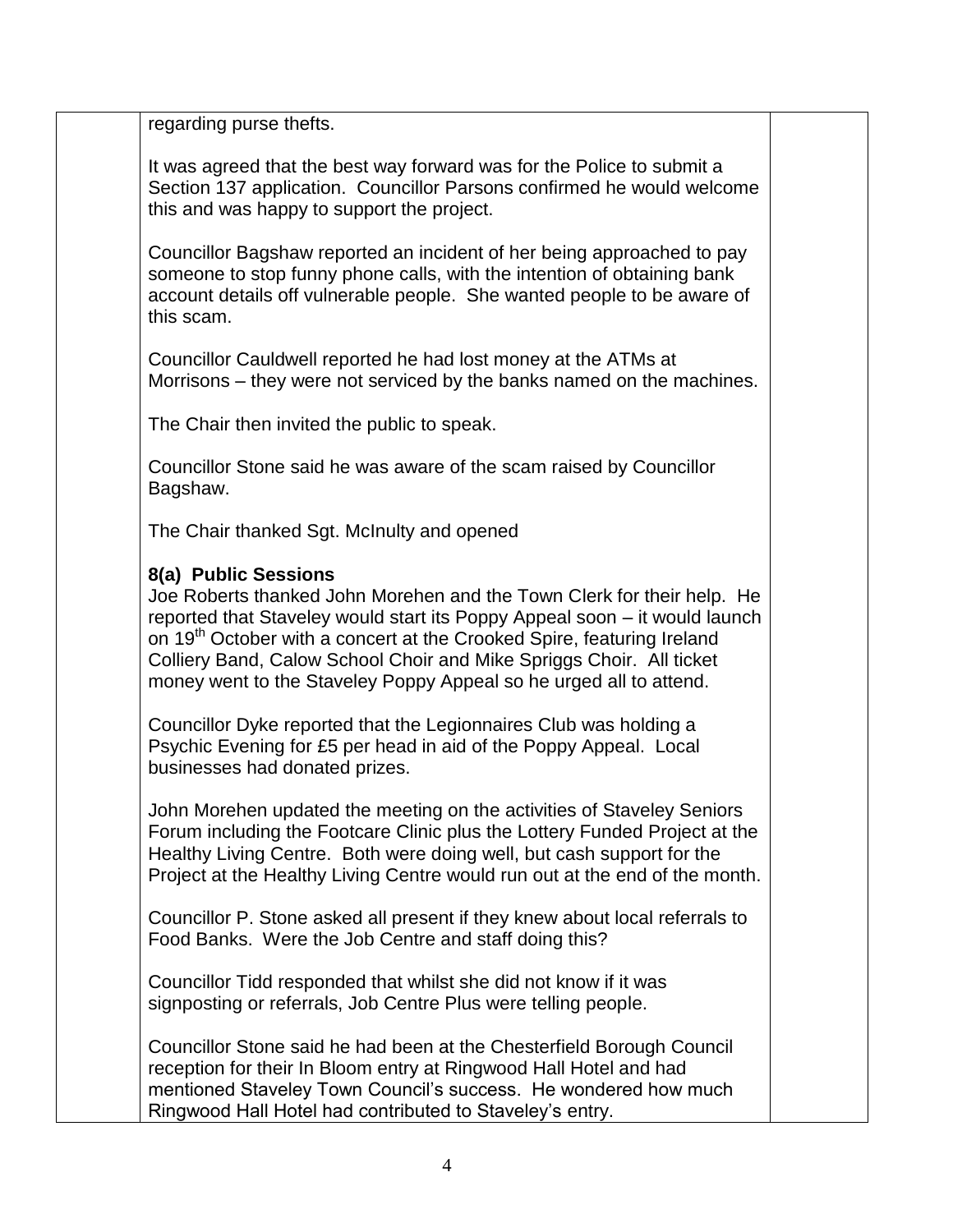|        | The Chair and Town Clerk reported it was difficult to quantify but that the<br>gardens at Ringwood Hall Hotel were well worth visiting.<br>Councillor Dyke proposed and the meeting RESOLVED - That Staveley<br>Town Council write to Derbyshire Fire and Rescue Service vigorously<br>objecting to the proposed closure of Staveley Community Fire Station.<br>This new facility was a vital part of our community serving a large<br>surrounding area including the M1 and hosting the cadets.               | <b>GC</b> |
|--------|----------------------------------------------------------------------------------------------------------------------------------------------------------------------------------------------------------------------------------------------------------------------------------------------------------------------------------------------------------------------------------------------------------------------------------------------------------------------------------------------------------------|-----------|
| 286/13 | <b>CONFIRMATION OF MINUTES OF THE ORDINARY MEETING OF</b><br>STAVELEY TOWN COUNCIL HELD ON TUESDAY 17th SEPTEMBER<br>2013<br>It was RESOLVED that the Minutes of the Ordinary Meeting of Staveley<br>Town Council held on Tuesday 17 <sup>th</sup> September 2013 be approved as a<br>true record.                                                                                                                                                                                                             |           |
| 287/13 | <b>MATTERS ARISING FROM THE MINUTES OF THE ORDINARY</b><br>MEETING OF STAVELEY TOWN COUNCIL HELD ON TUESDAY 17th<br><b>SEPTEMBER 2013</b><br>Part 1<br>186/13 Apologies<br>Councillor Dyke asked why apologies had been recorded from Councillor<br>Bingham.<br>He was informed that both Chesterfield Borough Council and Derbyshire<br>County Council Councillors whose wards covered Staveley Town Council<br>area were invited to Staveley Town Council meetings.                                          |           |
|        | Councillor Lang stated she had never been invited whilst just a<br>Chesterfield Borough Council Councillor.<br>The Town Clerk said this was convention and whilst it may have not been<br>adhered to on all occasions that had been addressed and all relevant<br>Councillors were invited.<br>Councillor Parsons agreed that this had historically been the case – they<br>were invited to all Staveley Town Council meetings to listen.<br>Councillor Dyke asked for a copy of the paperwork regarding this. |           |
|        | The Town Clerk agreed to provide this.<br>Councillor Dyke stated it was a Staveley Town Council meeting not a<br>Chesterfield Borough Council or Derbyshire County Council meeting. If                                                                                                                                                                                                                                                                                                                         | GC        |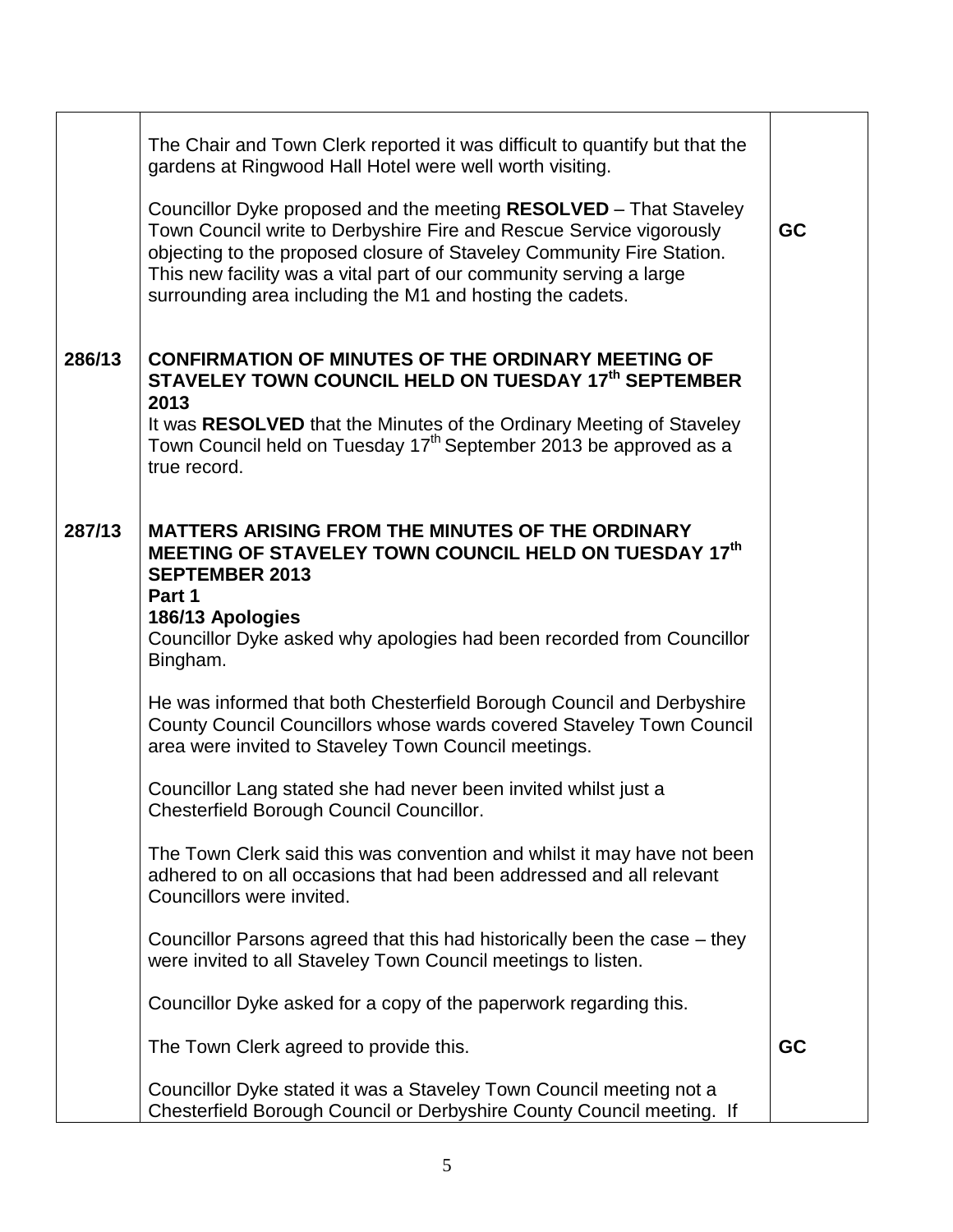|        | Councillors from those bodies came they should come as Members of the<br>Public and not put in their apologies.                                                                                                                                                                                                                                                                       |  |
|--------|---------------------------------------------------------------------------------------------------------------------------------------------------------------------------------------------------------------------------------------------------------------------------------------------------------------------------------------------------------------------------------------|--|
|        | 196/13<br>The Town Clerk reported that the Planning Application for the wind turbine<br>had been downloaded and copies were available in Staveley Hall as<br>requested.                                                                                                                                                                                                               |  |
| 288/13 | TO CONSIDER RECOMMENDATIONS OF THE LEISURE AND<br><b>COMMUNITY COMMITTEE OF STAVELEY TOWN COUNCIL HELD ON</b><br>WEDNESDAY 18TH SEPTEMBER 2013<br>It was RESOLVED that these be approved.                                                                                                                                                                                             |  |
| 289/13 | <b>MATTERS ARISING FROM THE MINUTES OF THE LEISURE AND</b><br><b>COMMUNITY COMMITTEE OF STAVELEY TOWN COUNCIL HELD ON</b><br><b>WEDNESDAY 18th SEPTEMBER 2013</b><br>There were no matters arising.                                                                                                                                                                                   |  |
| 290/13 | TO CONSIDER RECOMMENDATIONS OF THE POLICY, FINANCE<br>AND PUBLICITY COMMITTEE OF STAVELEY TOWN COUNCIL HELD<br>ON WEDNESDAY 18th SEPTEMBER 2013<br>It was RESOLVED that these be approved.                                                                                                                                                                                            |  |
| 291/13 | MATTERS ARISING FROM THE MINUTES OF THE POLICY, FINANCE<br>AND PUBLICITY COMMITTEE OF STAVELEY TOWN COUNCIL HELD<br>ON WEDNESDAY 18TH SEPTEMBER 2013<br>249/13 - Section 137 Committee Terms of Reference<br><b>RESOLVED – That Councillor Cauldwell be elected to serve on the</b><br>Section 137 Committee for the remainder of the Year 2013/2014, filling<br>the vacant position. |  |
| 292/13 | TO CONSIDER THE RESOLUTIONS OF THE PLANNING AND<br><b>ENVIRONMENTAL COMMITTEE OF STAVELEY TOWN COUNCIL</b><br>HELD ON WEDNESDAY 25 <sup>th</sup> SEPTEMBER 2013<br>The Minutes of the Planning and Environmental Committee held on<br>Wednesday 25 <sup>th</sup> September were RECEIVED.                                                                                             |  |
| 293/13 | <b>MATTERS ARRIVING</b><br>151/13 Part 1 Public Business<br>Councillor P. Hill reported that at the Ordinary Meeting she had<br>commented on the Planning Application CHE/13/00420 in support of                                                                                                                                                                                      |  |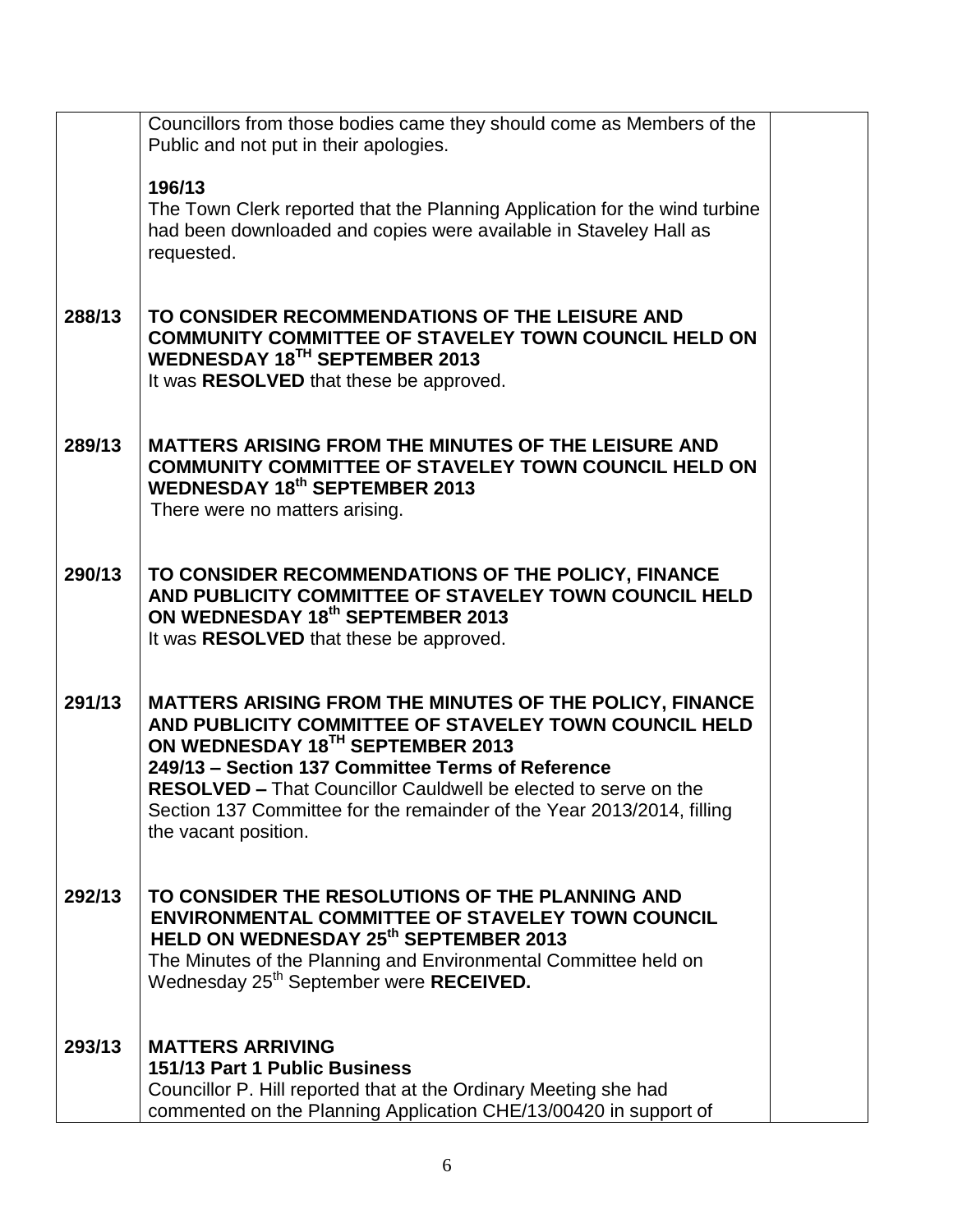|        | Councillor Parson's position.                                                                                                                                                                                                                                                                                                                                                                                                                                 |  |
|--------|---------------------------------------------------------------------------------------------------------------------------------------------------------------------------------------------------------------------------------------------------------------------------------------------------------------------------------------------------------------------------------------------------------------------------------------------------------------|--|
|        | Councillor Parsons repeated his concerns – the proposed site for the<br>turbine was wrong as it was in the flight path of birds. It should be moved.                                                                                                                                                                                                                                                                                                          |  |
|        | Councillor Elliott stated that she was on the Chesterfield Borough Council<br>Planning Committee but wished to declare an interest - she was totally<br>opposed to the Application.                                                                                                                                                                                                                                                                           |  |
|        | The Chair advised her she should not be stating her position at this<br>meeting but at Chesterfield Borough Council.                                                                                                                                                                                                                                                                                                                                          |  |
|        | Councillor Dyke raised the issue of a meeting requested by HS2. The<br>Town Clerk responded that HS2 had requested a meeting regarding the<br>method proposed to consult over the Project. However, the HS2<br>employee did not apparently work in the evening whereas this was the<br>most suitable time for both Councillors and residents of Hartington. He<br>was awaiting a response from HS2 and would advise the appropriate<br>Members in due course. |  |
| 294/13 | MINUTES OF THE HEART OF STAVELEY PROJECT BOARD HELD<br>ON TUESDAY 20TH AUGUST 2013<br>The Minutes of the Heart of Staveley Project Board were RECEIVED.                                                                                                                                                                                                                                                                                                       |  |
| 295/13 | MINUTES OF WORLD WAR ONE COMMEMORATION WORKING<br>PARTY HELD ON 23RD SEPTEMBER 2013<br>The Minutes of the World War One Commemoration Working Party were<br><b>RECEIVED.</b>                                                                                                                                                                                                                                                                                  |  |
|        | Councillor Dyke reported on an offer from a resident of Mastin Moor.                                                                                                                                                                                                                                                                                                                                                                                          |  |
|        | Councillor Parsons as Chair of the World War One Commemoration<br>Working Party welcomed any such offers.                                                                                                                                                                                                                                                                                                                                                     |  |
| 296/13 | <b>26 HIGH STREET STAVELEY</b><br>The Town Clerk reported on progress in obtaining a condition survey from<br>a qualified surveyor.                                                                                                                                                                                                                                                                                                                           |  |
| 297/13 | <b>HEART OF STAVELEY PROJECT</b><br><b>RESOLVED</b> – That the Chair of Staveley Town Council be authorised to<br>sign the Pre-Construction Agreement for Contract 2 on behalf of Staveley<br>Town Council.                                                                                                                                                                                                                                                   |  |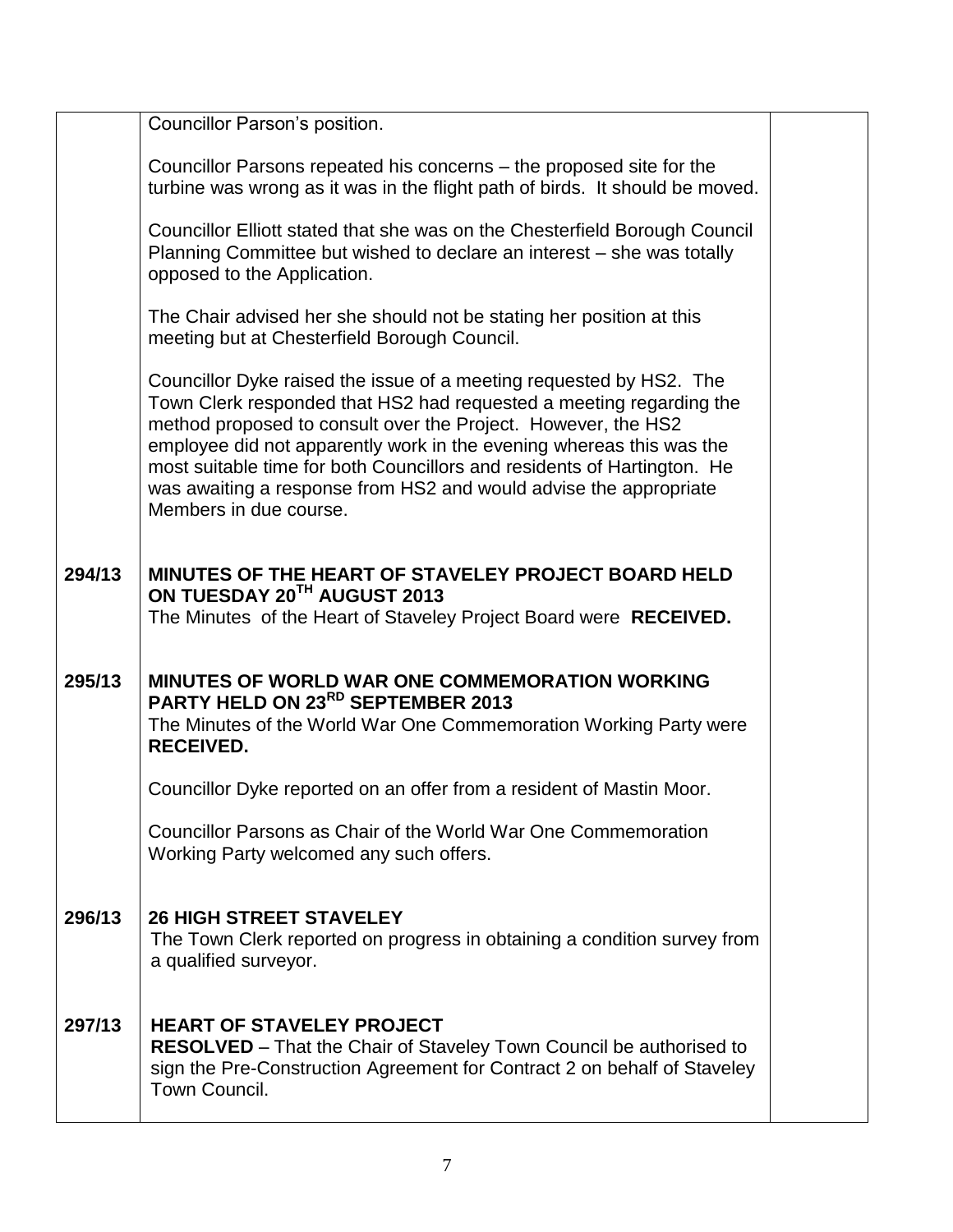| 298/13 | <b>TOWN CLERK'S REPORT</b><br>The Town Clerk spoke to his Report distributed prior to the meeting.                                                                                                                                           |  |  |  |  |
|--------|----------------------------------------------------------------------------------------------------------------------------------------------------------------------------------------------------------------------------------------------|--|--|--|--|
|        | Since the last Ordinary Meeting I have attended the Leisure and<br>Community Committee and Policy, Finance and Publicity Committee on<br>18 <sup>th</sup> September.                                                                         |  |  |  |  |
|        | On the 23 <sup>rd</sup> we welcomed partners for the first meeting of the World War<br>One Commemoration Event Working Party.                                                                                                                |  |  |  |  |
|        | I attended the Planning and Environmental Committee on 25 <sup>th</sup> , the date<br>when Contractors attended the Pre Start Meeting.                                                                                                       |  |  |  |  |
|        | The Heart of Staveley Project Design and Technical Scrutiny Panel meets<br>on Monday 7 <sup>th</sup> October. Ian Haddock and I meet with Lynda Sharp,<br>Chesterfield Borough Council Economic Development Officer on the 8 <sup>th</sup> . |  |  |  |  |
|        | I will be meeting with an engineer from a company offering free biomass<br>boilers on the $9^{th}$ and on the $10^{th}$ there are a series of HOSP meetings.                                                                                 |  |  |  |  |
|        | The Stables will be closed and building work starting the week<br>commencing 14 <sup>th</sup> October.                                                                                                                                       |  |  |  |  |
|        | I will be attending the Leisure and Community and Policy, Finance and<br>Publicity Committees on the 16 <sup>th</sup> before attending the SLCC Conference<br>on $17th$ and $18th$ .                                                         |  |  |  |  |
|        | There will be the next meeting of the World War One Committee Working<br>Party on the 23 <sup>rd</sup> , prior to the Planning and Environmental Committee.                                                                                  |  |  |  |  |
|        | There will be a meeting of all our Allotment Societies on 25 <sup>th</sup> October to<br>map out a strategy for the future.                                                                                                                  |  |  |  |  |
|        | The Staveley Town Council Community Bonfire and Firework Display is<br>on 2 <sup>nd</sup> November and the Remembrance Day Parade on 10 <sup>th</sup> November.                                                                              |  |  |  |  |
|        | In addition I have been working on:<br>Improvements to the Speedwell Rooms                                                                                                                                                                   |  |  |  |  |
|        | Improvements to the Market                                                                                                                                                                                                                   |  |  |  |  |
|        | The Victorian Christmas Fayre and Switch On                                                                                                                                                                                                  |  |  |  |  |
|        | HS <sub>2</sub>                                                                                                                                                                                                                              |  |  |  |  |
|        |                                                                                                                                                                                                                                              |  |  |  |  |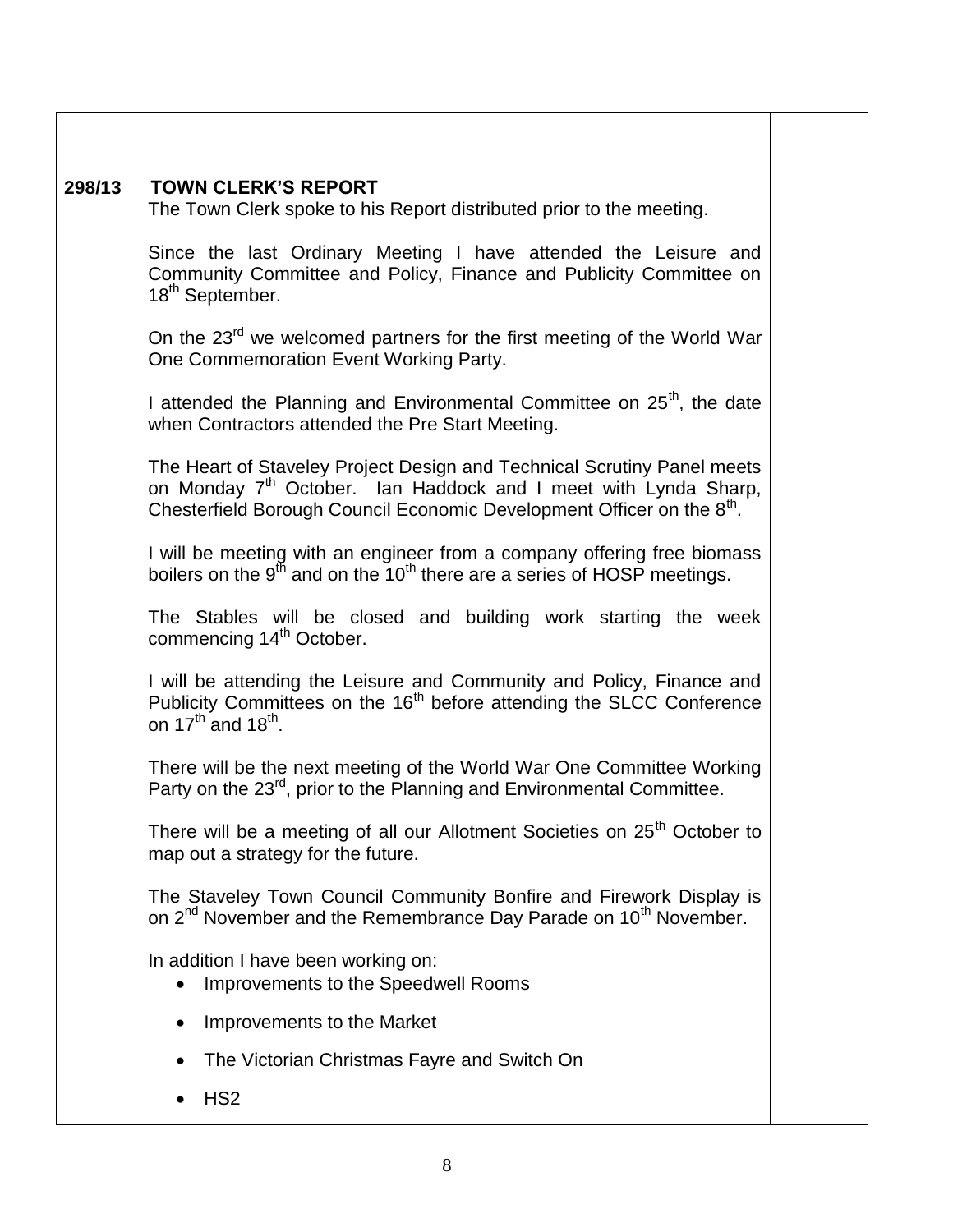| 26 High Street |  |
|----------------|--|
|----------------|--|

- DALC Training
- Legal follow up to Frecheville Street
- Ingeus Apprentice Scheme
- Doorsteppa Magazine

He reported that the talks with Chesterfield Borough Council Economic Development Officer Lynda Sharp had been productive and expanded on the additional meetings involving the biomass boiler, the Speedwell Rooms, Market Improvements, DALC Training and possible Ingeus Apprentice Scheme.

The Frecheville Street housing project was progressing well and a press release would be needed in due course.

Guinness Northern Counties Housing Association were interested in continuing their partnership with Staveley Town Council and were asking if there were any other projects we would like to progress with them. He would report on this opportunity in more detail in due course.

#### **299/13 ACCOUNTS**

(a) The schedule of accounts paid since the last meeting was **RECEIVED.**

## (b) **Statement of Income and Expenditure**

The Chair of Staveley Town Council stated that Cost Centre 4602 Canal Partnership was incorrect. He said it had been changed to Alternative Activity at the time of setting the 2013/2014 Budget. This meant that there was in fact no money in the Budget available for the Canal Partnership. This £1000 was meant for use to help the children of Staveley.

He asked Ian Haddock to amend accordingly.

He requested that the letter Item 21(d)(i) be placed on the Policy, Finance and Publicity Committee Agenda.

(c) Section 137 - Appeals for Financial Assistance.

A list of Recommendations from the Section 137 Committee had been distributed to Members.

Councillor Parsons, Chair of the Section 137 Committee spoke to the individual Recommendations, emphasising the benefits to the young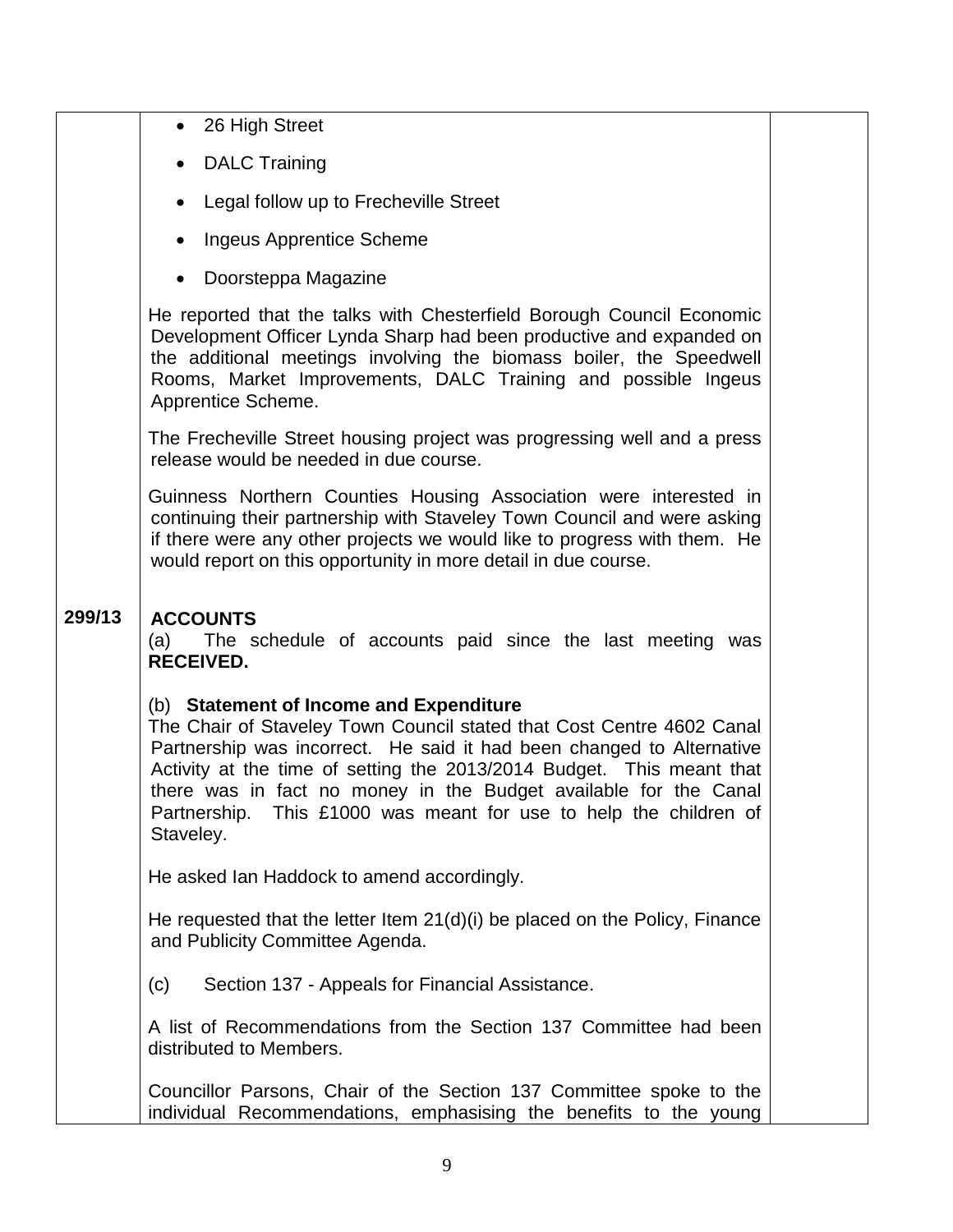| people of Staveley - a major good for Staveley Town Council.                                                                                                                                                                                                               |  |
|----------------------------------------------------------------------------------------------------------------------------------------------------------------------------------------------------------------------------------------------------------------------------|--|
| It was $AGREED$ to discuss Items $21(c)(iii)$ and (iv).                                                                                                                                                                                                                    |  |
| Councillors D. Collins, A. Hill and Tidd left the room for items 21(c)(iii) and<br>(iv) having Declared an Interest.                                                                                                                                                       |  |
| <b>Councillor Bacon resumed the Chair.</b>                                                                                                                                                                                                                                 |  |
| 21(c)(iii) Duckmanton Community Football Club<br>RESOLVED - That a grant of £200 be awarded.                                                                                                                                                                               |  |
| 21(c)(iv) Duckmanton Miners Welfare Charity<br><b>RESOLVED - That a grant of £200 be awarded.</b>                                                                                                                                                                          |  |
| After this item Councillors D. Collins, A. Hill and Tidd rejoined the Meeting<br>and Councillor A. Hill resumed the Chair.                                                                                                                                                 |  |
| 21(c)(i) Community Transformation Charity<br><b>RESOLVED</b> - That a grant of £200 be awarded.                                                                                                                                                                            |  |
| 21(c)(ii) Double Top Football Club<br><b>RESOLVED</b> – That a grant of £200 be awarded subject to the receipt and<br>study by either the Section 137 Committee or Policy, Finance and<br>Publicity Committee of audited accounts.                                         |  |
| 21(c)(v) Lowgates Sports Football Club<br><b>RESOLVED</b> - That a grant of £200 be awarded.                                                                                                                                                                               |  |
| 21(c)(vi) Markham Gardens Association<br>RESOLVED - That the application for £200 from Markham Gardens<br>Association be REFUSED as the proposal was felt not to result in an<br>improvement to the environment of the area.                                               |  |
| That Chesterfield Borough Council as the landowner should arrange for<br>this proposal.                                                                                                                                                                                    |  |
| That the application be passed for consideration by the Policy, Finance<br>and Publicity Committee to decide if the area of land in question could be<br>maintained by Staveley Town Council by planting flowers as part of the<br>efforts towards East Midlands In Bloom. |  |
| 21(c)(vii) Staveley Hall Bowls club<br>This application was welcomed in particular because the club Members<br>wear the Staveley Town Council logo helping promote the Council in the<br>area.                                                                             |  |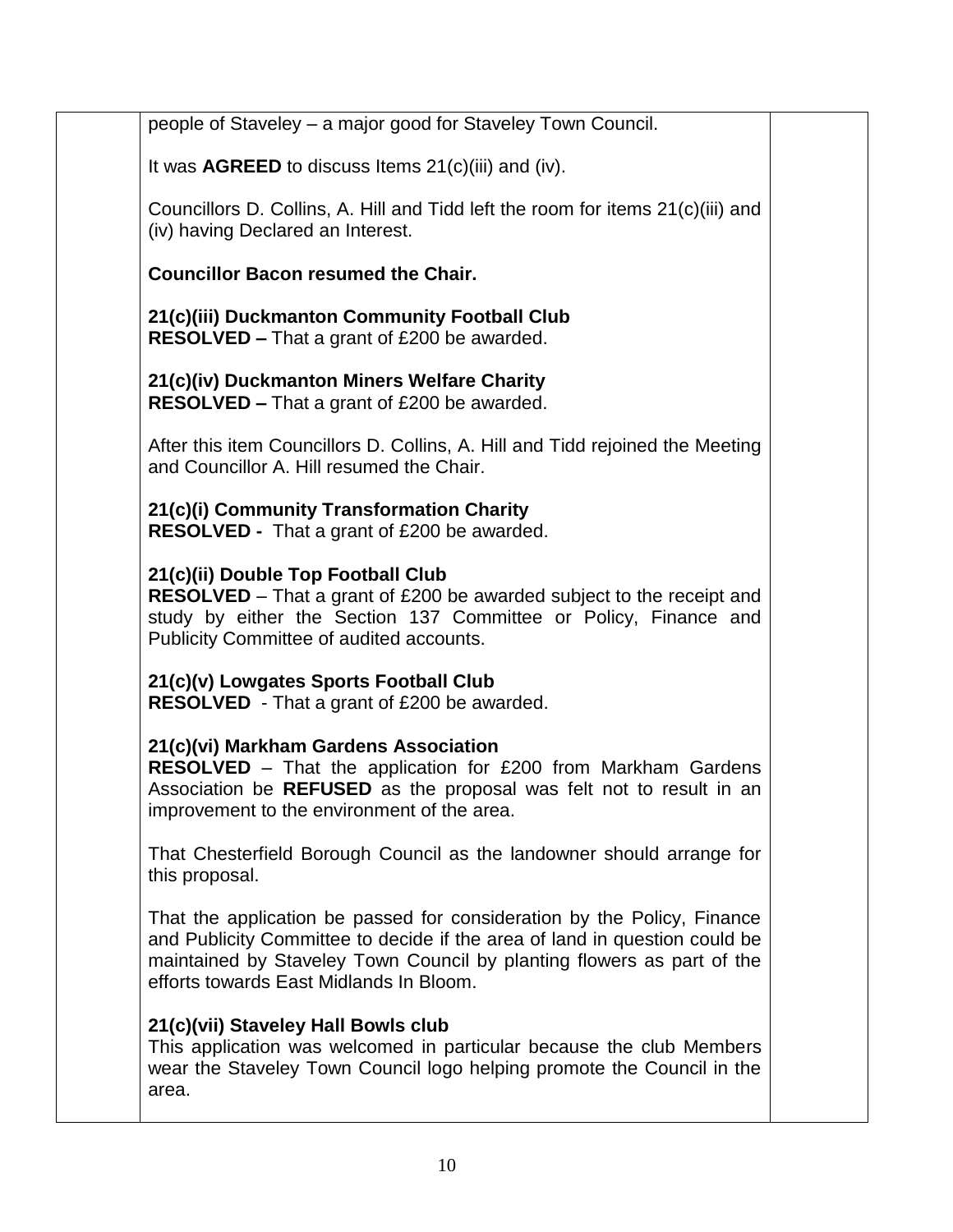|        | Councillor Parsons suggested this may be an idea to promote to local<br>football teams also                  |  |  |  |  |
|--------|--------------------------------------------------------------------------------------------------------------|--|--|--|--|
|        | <b>RESOLVED</b> – That a grant of £200 be awarded.                                                           |  |  |  |  |
|        |                                                                                                              |  |  |  |  |
|        | 21(c)(iii) Hollingwood Residents Association<br><b>RESOLVED</b> – That a grant of £200 be awarded.           |  |  |  |  |
|        | Members paid tribute to this group and its activities and involvement with                                   |  |  |  |  |
|        | young people.                                                                                                |  |  |  |  |
|        | Other financial matters.<br>(d)                                                                              |  |  |  |  |
|        | (i) Chesterfield Canal Partnership                                                                           |  |  |  |  |
|        | This item it was RESOLVED earlier in the meeting was to be placed on                                         |  |  |  |  |
|        | the Policy Finance and Publicity Committee Agenda.                                                           |  |  |  |  |
|        |                                                                                                              |  |  |  |  |
| 300/13 | <b>WARD REPORTS BY COUNCILLORS</b>                                                                           |  |  |  |  |
|        | a) By Councillors<br>None                                                                                    |  |  |  |  |
|        |                                                                                                              |  |  |  |  |
|        | b) Generally<br>The Chair stated he would arrange a meeting with Rectory Road Surgery.                       |  |  |  |  |
|        |                                                                                                              |  |  |  |  |
|        |                                                                                                              |  |  |  |  |
| 301/13 | <b>ALLOTMENTS</b><br>The Town Clerk reported a meeting of all the Allotment Societies had                    |  |  |  |  |
|        | been arranged for Friday 25 <sup>th</sup> October.                                                           |  |  |  |  |
|        |                                                                                                              |  |  |  |  |
| 302/13 | <b>ITEMS FOR ACTION</b>                                                                                      |  |  |  |  |
|        | Nothing to report.                                                                                           |  |  |  |  |
|        |                                                                                                              |  |  |  |  |
| 303/13 | <b>CHESTERFIELD BOROUGH COUNCIL</b>                                                                          |  |  |  |  |
|        | Nothing to report                                                                                            |  |  |  |  |
|        |                                                                                                              |  |  |  |  |
| 304/13 | <b>SEALING OF DOCUMENTS</b>                                                                                  |  |  |  |  |
|        | <b>RESOLVED –</b><br>That the Common Seal of the Council be affixed to any                                   |  |  |  |  |
|        | documents or agreements necessary to carry into effect                                                       |  |  |  |  |
|        | any resolution or decisions passed by or confirmed at                                                        |  |  |  |  |
|        | this meeting.                                                                                                |  |  |  |  |
|        | a) <b>RESOLVED</b> – That the Chair and Councillor Ludlow sign Contract 1 of                                 |  |  |  |  |
|        | the Heart of Staveley Project and that the seal of<br>Staveley Town Council is duly affixed to the document. |  |  |  |  |
|        |                                                                                                              |  |  |  |  |